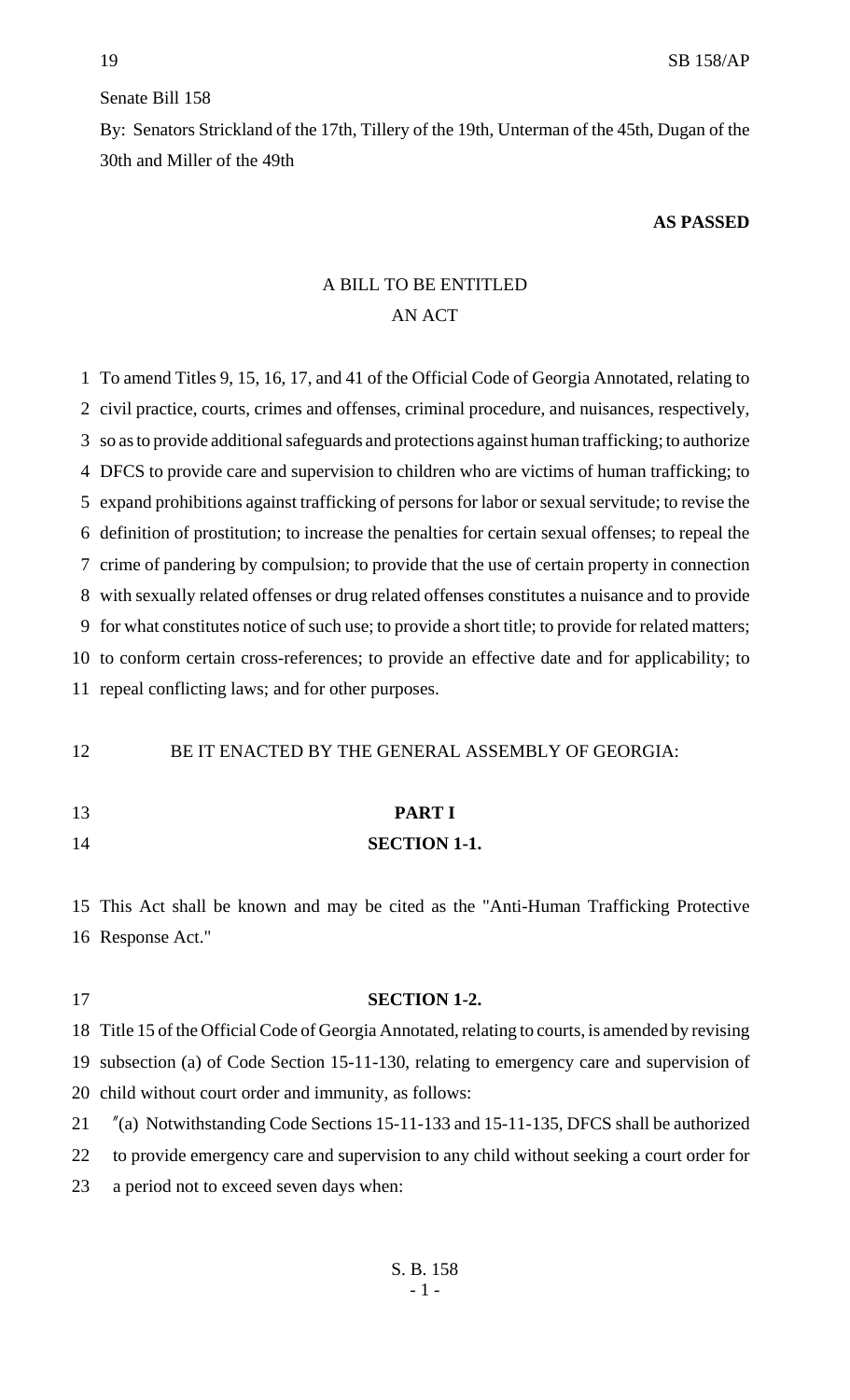(1)( $\overrightarrow{A}$ ) As a result of an emergency or illness, the person who has physical and legal

custody of a child is unable to provide for the care and supervision of such child, and

such person or a law enforcement officer, emergency personnel employed by a licensed

 ambulance provider, fire rescue personnel, or a hospital administrator or his or her designee requests that DFCS exercise such emergency custody; and

29  $\frac{(2)(B)}{2}$  A child is not at imminent risk of abuse or neglect, other than the risks arising 30 from being without a caretaker; or

 (2) The child is a victim of trafficking for labor or sexual servitude under Code Section 16-5-46."

#### **SECTION 1-3.**

Said title is further amended in Part 3 of Article 3 of Chapter 11, relating to taking into care,

by adding a new Code section to read as follows:

"15-11-130.1.

37 A law enforcement officer or agency or DFCS shall refer any child suspected of being a

victim of sexual exploitation or trafficking under Code Section 16-5-46 to an available

victim assistance organization, as certified by the Criminal Justice Coordinating Council

pursuant to Code Section 15-21-132, which provides comprehensive trauma-informed

41 services designed to alleviate the adverse effects of trafficking victimization and to aid in

the child's healing, including, but not limited to, assistance with case management,

43 placement, access to educational and legal services, and mental health services."

# **SECTION 1-4.**

 Said title is further amended by revising subsection (a) of Code Section 15-11-133, relating to removal of child from the home and protective custody, as follows:

"(a) A child may be removed from his or her home, without the consent of his or her

parents, guardian, or legal custodian:

(1) Pursuant to an order of the court under this article; or

50 (2) By a law enforcement officer or duly authorized officer of the court if:

51 (A) A  $\alpha$  child is in imminent danger of abuse or neglect if he or she remains in the home; or

 (B) A child is a victim of trafficking for labor or sexual servitude under Code Section 16-5-46."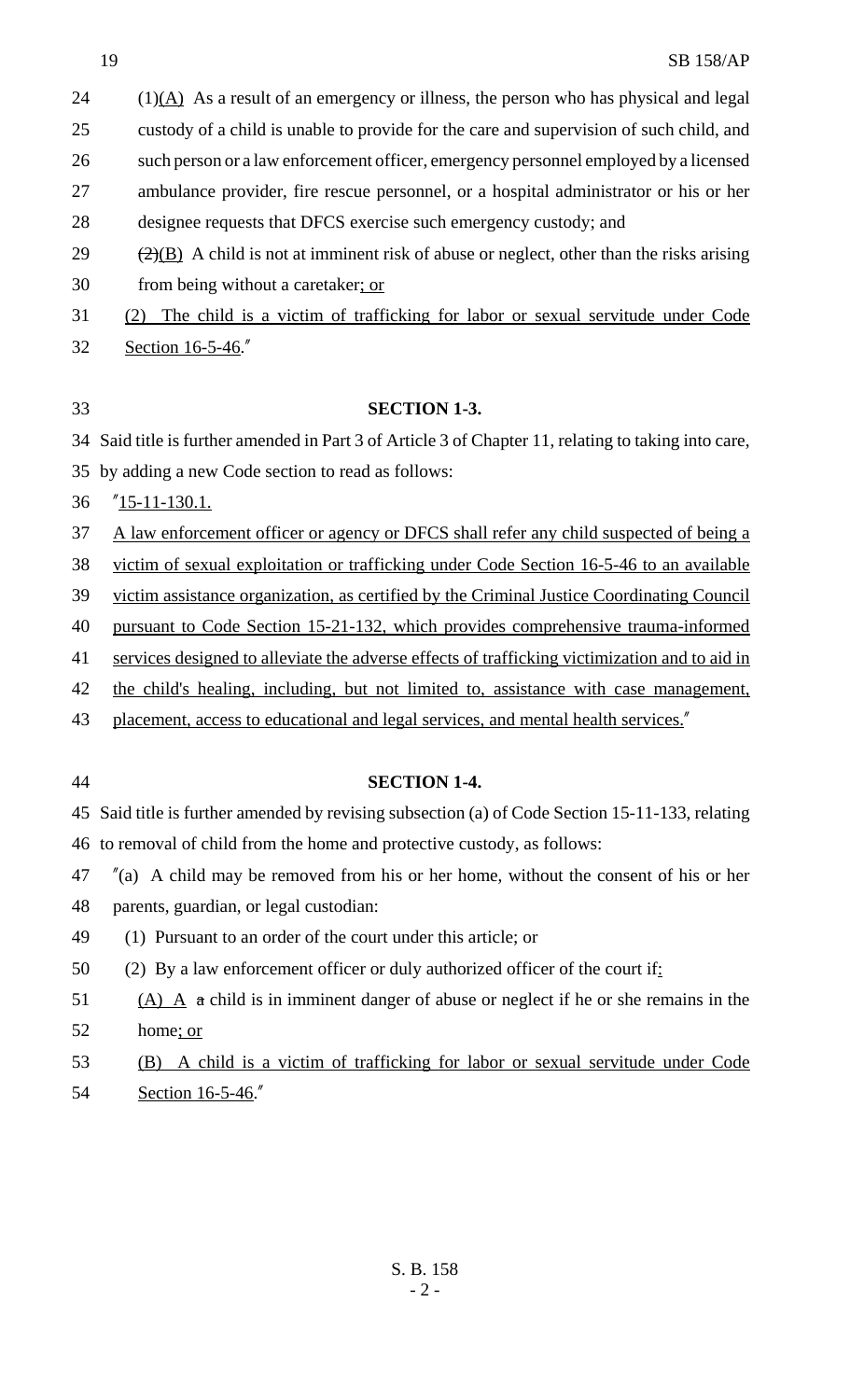# **SECTION 1-5.** Title 16 of the Official Code of Georgia Annotated, relating to crimes and offenses, is amended by revising subsection (c) and paragraphs (1) and (2) of subsection (f) of Code Section 16-5-46, relating to trafficking of persons for labor or sexual servitude, as follows: "(c) A person commits the offense of trafficking an individual for sexual servitude when that person knowingly: (1) Subjects an individual to or maintains an individual in sexual servitude; (2) Recruits, entices, harbors, transports, provides, solicits, patronizes, or obtains by any means an individual for the purpose of sexual servitude; or (3) Solicits or patronizes by any means an individual to perform sexually explicit conduct on behalf of such person when such individual is the subject of sexual servitude Benefits financially or by receiving anything of value from the sexual servitude of another." 68  $\frac{1}{2}$  (f)(1) Except as provided in paragraph (2) of this subsection, any person who commits the offense of trafficking an individual for labor servitude or sexual servitude shall be guilty of a felony, and upon conviction thereof, shall be punished by imprisonment for not less than ten nor more than 20 years and a fine not to exceed \$100,000.00. (2) Any person who commits the offense of trafficking an individual for labor servitude 73 or sexual servitude against an individual who is under 18 years of age and such individual 74 under the age of 18 years was coerced or deceived into being trafficked for labor or if the offense is committed against an individual who has a developmental disability, the person shall be guilty of a felony, and upon conviction thereof, shall be punished by imprisonment for not less than 25 nor more than 50 years or life imprisonment and a fine not to exceed \$100,000.00."

# **SECTION 1-6.**

 Said title is further amended by revising Code Section 16-6-9, relating to prostitution, as follows:

"16-6-9.

 A person, 18 years of age or older, commits the offense of prostitution when he or she performs or offers or consents to perform a sexual act, including, but not limited to, sexual intercourse or sodomy, for money or other items of value."

# **SECTION 1-7.**

 Said title is further amended by revising subsection (b) of Code Section 16-6-13, relating to penalties for violating Code Sections 16-6-9 through 16-6-12, as follows: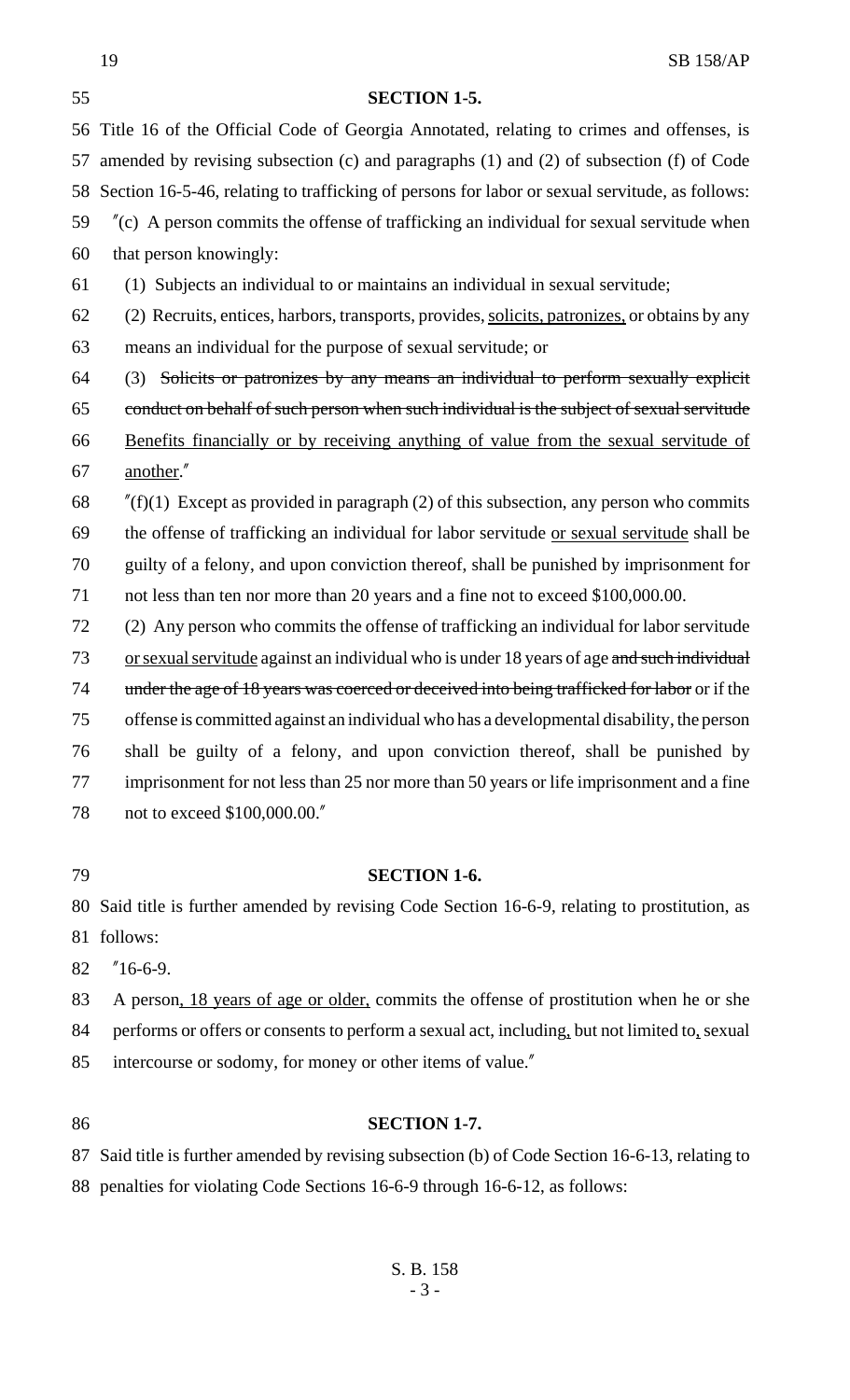89  $\frac{m}{10}(b)(1)$  A person convicted of any of the offenses enumerated in Code Sections 16-6-10 90 through 16-6-12 when such offense involves the conduct of a person who is at least 16 91 but less than 18 years of age shall be guilty of a felony and shall be punished by 92 imprisonment for a period of not less than five nor more than 20 years, a fine of not less 93 than \$2,500.00 nor more than \$10,000.00, or both Reserved. (2) A person convicted of any of the offenses enumerated in Code Sections 16-6-10 through 16-6-12 when such offense involves the conduct of a person under the age of 96  $\frac{16}{18}$  years shall be guilty of a felony and shall be punished by imprisonment for a period of not less than ten nor more than 30 years, and a fine of not more

98 than \$100,000.00<del>, or both</del>.

 (3) Adjudication of guilt or imposition of a sentence for a conviction of a second or subsequent offense pursuant to this subsection, including a plea of nolo contendere, shall 101 not be suspended, probated, deferred, or withheld."

#### **SECTION 1-8.**

 Said title is further amended by repealing Code Section 16-6-14, relating to pandering by compulsion, in its entirety and designating said Code section as reserved.

# **SECTION 1-9.**

 Title 41 of the Official Code of Georgia Annotated, relating to nuisances, is amended by revising Code Section 41-3-1, relating to establishment, maintenance, or use of building, structure, or place for unlawful sexual purposes and evidence of nuisance, as follows:

"41-3-1.

(a) As used in this Code section, the term 'sexually related charges' means a violation of

Code Section 16-5-46, 16-6-2, 16-6-8, 16-6-9, 16-6-10, 16-6-11, 16-6-12, 16-6-15,

or 16-6-16 when:

(1) Returned in an indictment by a grand jury; or

(2) Filed as an accusation by a prosecuting attorney that results in a conviction, a plea

- of guilty under any first offender statute, a plea of nolo contendere, adjudication in an
- accountability court, or a dismissal as a result of successful completion of a pretrial
- diversion program.
- (b) Whosoever shall knowingly erect, establish, continue, maintain, use, own, or lease any 119 building, structure, or place used for the purpose of lewdness, prostitution, sodomy, the 120 solicitation of sodomy, or masturbation for hire for the purposes of sexually related charges shall be guilty of maintaining a nuisance; and the building, structure, or place, and the
- 122 ground itself in or upon which such lewdness, prostitution, sodomy, the solicitation of
- 123 sodomy, or masturbation for hire shall be sexually related charges occurred or were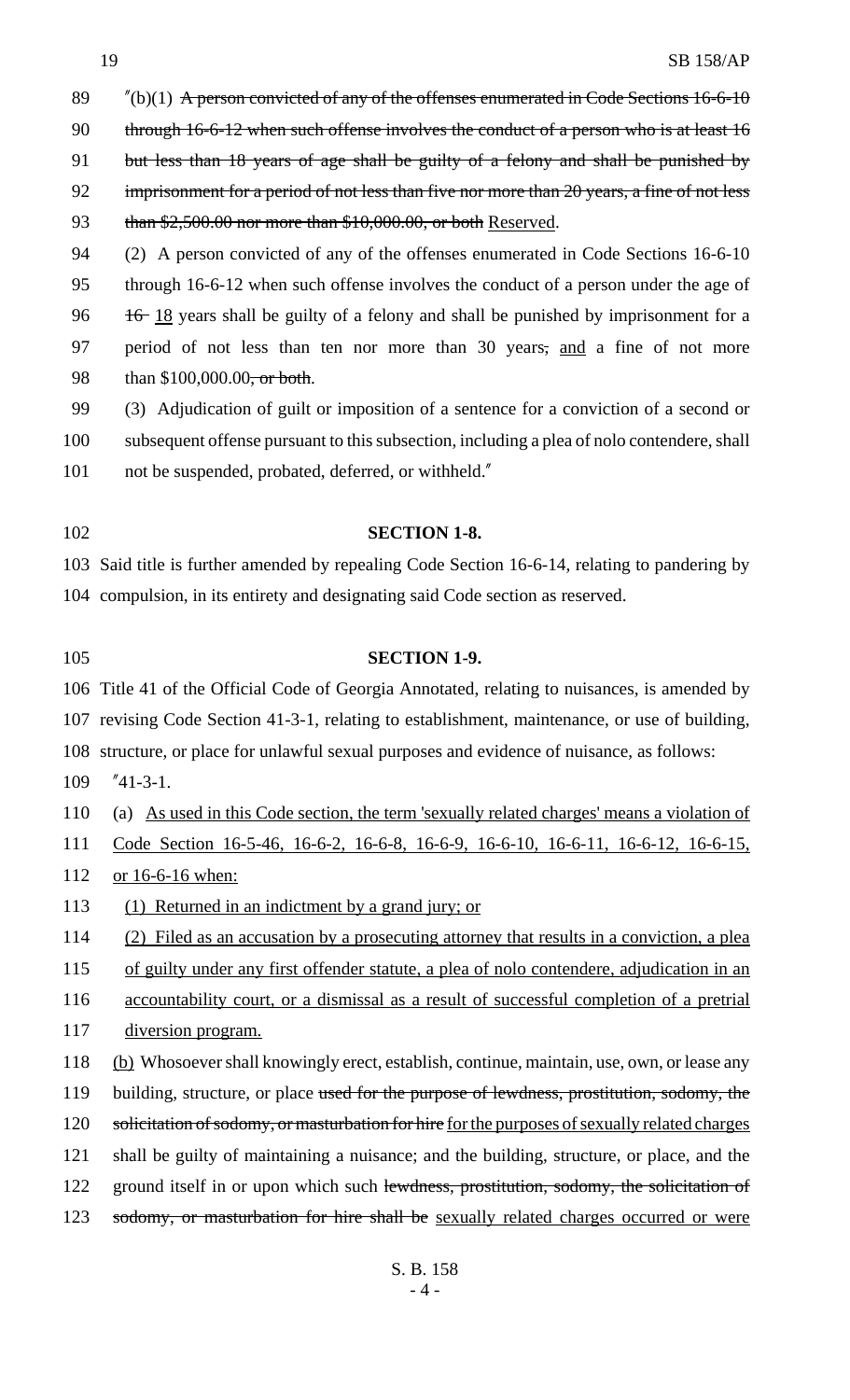#### 19 SB 158/AP

124 conducted, permitted, carried on, continued, or shall exist, and the furniture, fixtures, and 125 other contents of such building or structure are also declared shall be deemed to be a

126 nuisance and may be enjoined or otherwise abated as provided in this chapter.

127  $(b)(c)$  The conviction of the owner or operator of any building, structure, or place for any 128 of the offenses stated in subsection (a) of this Code section, based on conduct or an act or

129 occurrence in or on the premises of such building, structure, or place, occurrence of either

130 of the following shall be prima-facie evidence of the nuisance and the existence thereof:

- 131 (1) A conviction, a plea of guilty under any first offender statute, a plea of nolo
- 132 contendere, an adjudication in an accountability court, or a dismissal as a result of

133 successful completion of a pretrial diversion program of the owner or operator of any

- 134 building, structure, or place for any sexually related charges, based on conduct or an act
- 135 or occurrence in or on the premises of such building, structure, or place; or
- 136 (2) When the prosecuting attorney of the county in which the property is located notifies
- 137 the owner in writing of two or more unrelated incidents of sexually related charges

138 occurring within a 24 month period preceding such notice and, after the receipt of such

139 notice and within 24 months of the first of the incidents resulting in a sexually related

- 140 charge which is the subject of such notice, another additional unrelated incident occurs
- 141 which results in a sexually related charge.
- 142 (d) Any such sexually related charges which result directly from cooperation between the
- 143 property owner or his or her agent and a law enforcement agency shall not be considered
- 144 as evidence of a nuisance under this Code section.
- 145 (e) The provisions of this Code section are cumulative of any other remedies and shall not
- 146 be construed to repeal any other existing remedies for sexually related nuisances."
- 

# 147 **SECTION 1-10.**

148 Said title is further amended by revising Code Section 41-3-1.1, relating to substantial drug 149 related activity upon real property, knowledge of owner, and remedies cumulative, as 150 follows:

151 "41-3-1.1.

152 (a) As used in this Code section, the term:

153 (1) 'Drug related indictment charges' means an indictment by a grand jury for an offense

154 involving a violation of Code Section 16-13-30; provided, however, that any such

155 indictments which result directly from cooperation between the property owner and a law

- 156 enforcement agency shall not be considered a drug related indictment for purposes of this
- 157 <del>Code section</del> when:
- 158 (A) Returned in an indictment by a grand jury; or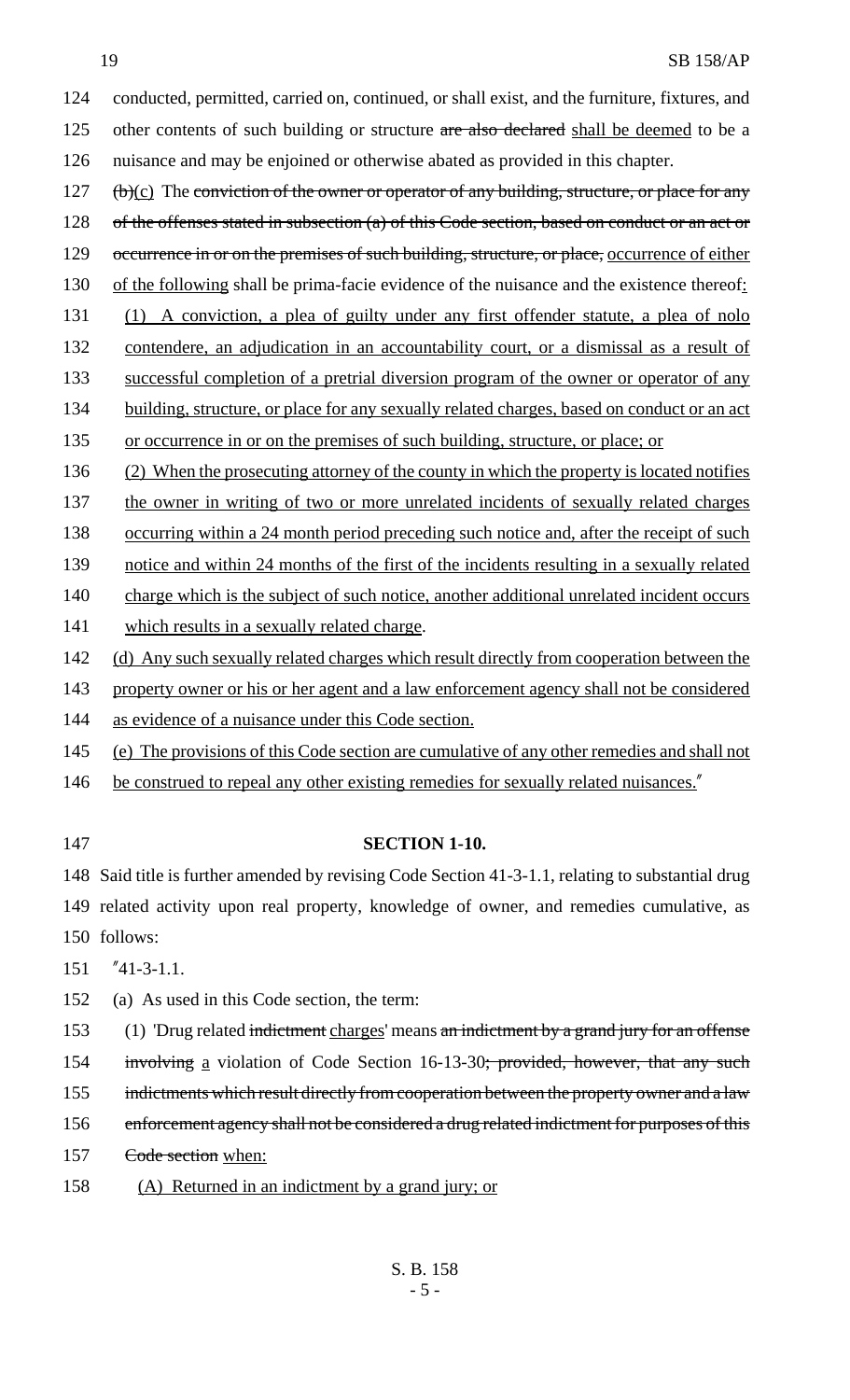- (B) Filed as an accusation by a prosecuting attorney that results in a conviction, a plea
- 160 of guilty under any first offender statute or conditional discharge pursuant to Code
- 161 Section 16-13-2, a plea of nolo contendere, adjudication in an accountability court, or
- a dismissal as a result of successful completion of a pretrial diversion program.

 (2) 'Substantial drug related activity' means activity resulting in six or more separate 164 unrelated incidents resulting in drug related indictments charges involving violations 165 occurring within a  $\frac{1224}{}$  month period on the same parcel of real property.

 (b) Any owner of real property who has actual knowledge that substantial drug related activity is being conducted on such property shall be guilty of maintaining a nuisance, and such real property shall be deemed a nuisance and may be enjoined or otherwise abated as provided in this chapter.

170 (c) The owner of real property shall be deemed to have actual knowledge of substantial

171 drug related activity occurring on a parcel of real property if the district Prima-facie

evidence of the nuisance and the existence thereof is established when the prosecuting

attorney of the county in which the property is located notifies the owner in writing of three

174 or more separate unrelated incidents occurring within a  $\pm 2.24$  month period which result

175 in drug related indictments charges and, after the receipt of such notice and within  $\frac{12}{24}$ 

- 176 months of the first of the incidents resulting in a drug related indictment charge which are
- 177 is the subject of such notice, three or more additional unrelated separate incidents occur 178 which result in drug related indictments charges.

(d) Any such drug related charges which result directly from cooperation between the

property owner or his or her agent and a law enforcement agency shall not be considered

as evidence of a nuisance under this Code section.

182  $(d)(e)$  The provisions of this Code section are cumulative of any other remedies and shall

- not be construed to repeal any other existing remedies for drug related nuisances."
- **PART II SECTION 2-1.**

 Title 9 of the Official Code of Georgia Annotated, relating to civil practice, is amended by revising paragraph (1) of subsection (a) of Code Section 9-3-33.1, relating to actions for childhood sexual abuse, as follows:

- $\text{''}(a)(1)$  As used in this subsection, the term 'childhood sexual abuse' means any act committed by the defendant against the plaintiff which occurred when the plaintiff was under 18 years of age and which would be in violation of:
- (A) Rape, as prohibited in Code Section 16-6-1;
- (B) Sodomy or aggravated sodomy, as prohibited in Code Section 16-6-2;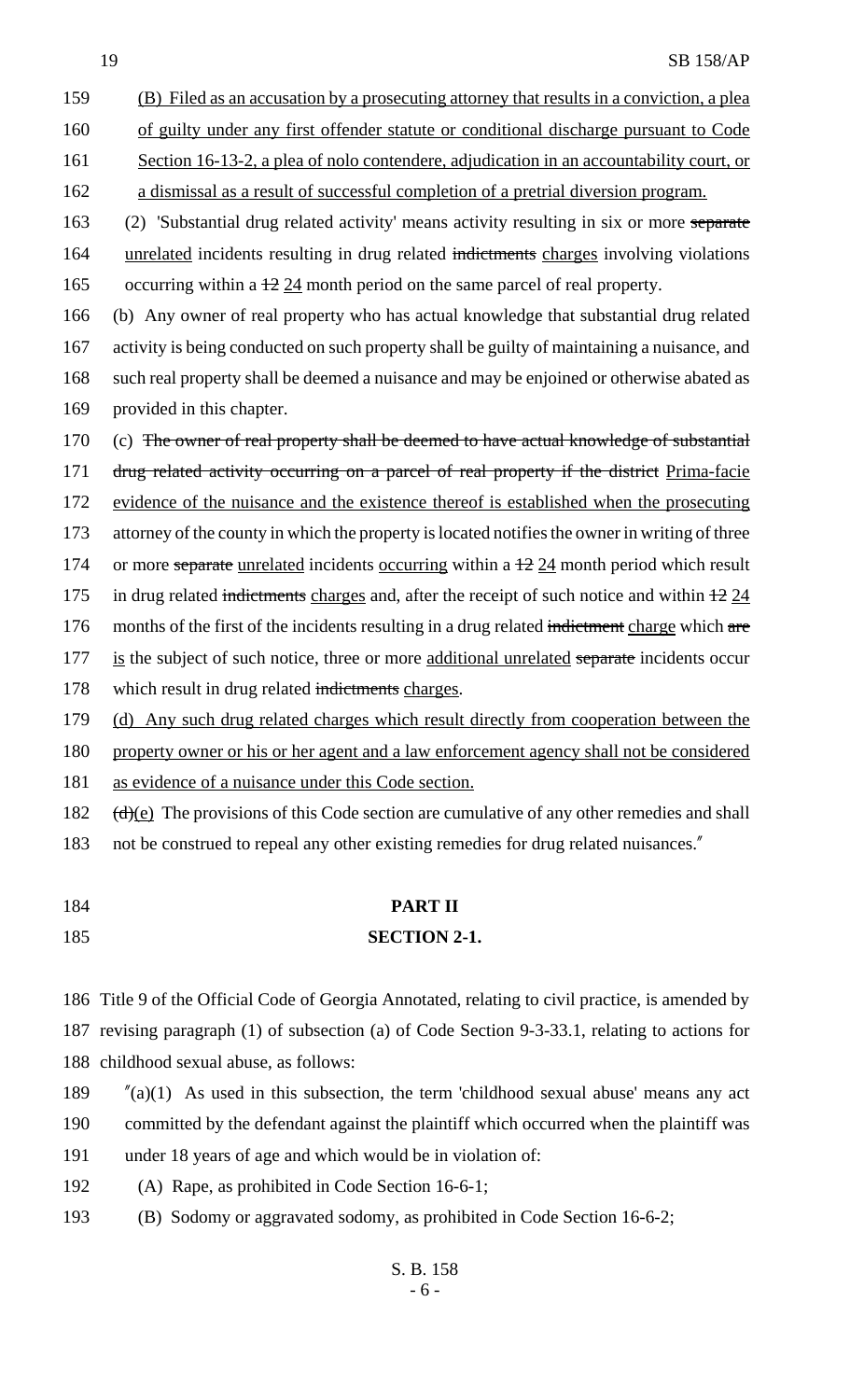- (C) Statutory rape, as prohibited in Code Section 16-6-3; (D) Child molestation or aggravated child molestation, as prohibited in Code Section 16-6-4; (E) Enticing a child for indecent purposes, as prohibited in Code Section 16-6-5; (F) Pandering, as prohibited in Code Section 16-6-12; (G) Pandering by compulsion, as prohibited in Code Section 16-6-14 Reserved; (H) Solicitation of sodomy, as prohibited in Code Section 16-6-15; (I) Incest, as prohibited in Code Section 16-6-22; (J) Sexual battery, as prohibited in Code Section 16-6-22.1; or (K) Aggravated sexual battery, as prohibited in Code Section 16-6-22.2."
- 

#### **SECTION 2-2.**

 Title 15 of the Official Code of Georgia Annotated, relating to courts, is amended by revising subsection (a) of Code Section 15-21-208, relating to financial penalty and collection, as follows:

"(a) In every case in which any court in this state shall impose a fine, which shall be

construed to include costs, for trafficking a person for sexual servitude in violation of Code

210 Section 16-5-46 or any violation of Code Section 16-6-10, 16-6-11, 16-6-12, 16-6-14,

16-6-15, 16-6-16, or 16-12-100, there shall be imposed an additional penalty of \$2,500.00

212 if the defendant was 18 years of age or older at the time of the offense."

#### **SECTION 2-3.**

Title 16 of the Official Code of Georgia Annotated, relating to crimes and offenses, is

 amended by revising subsection (b) of Code Section 16-6-13.2, relating to civil forfeiture of motor vehicle, as follows:

"(b) Any motor vehicle used by a person to facilitate a violation of Code Section 16-6-10,

16-6-11 when the offense involved the pimping of a person to perform an act of

219 prostitution, or 16-6-12<del>, or 16-6-14</del> is declared to be contraband and no person shall have

a property right in it."

#### **SECTION 2-4.**

 Said title is further amended by revising subsection (b) of Code Section 16-6-13.3, relating to civil forfeiture of proceeds and property, as follows:

"(b) Any property which is, directly or indirectly, used or intended for use in any manner

225 to facilitate a violation of Code Section 16-6-10, 16-6-11, or 16-6-12, or -6-14 and any

226 proceeds are declared to be contraband and no person shall have a property right in them.<sup>"</sup>